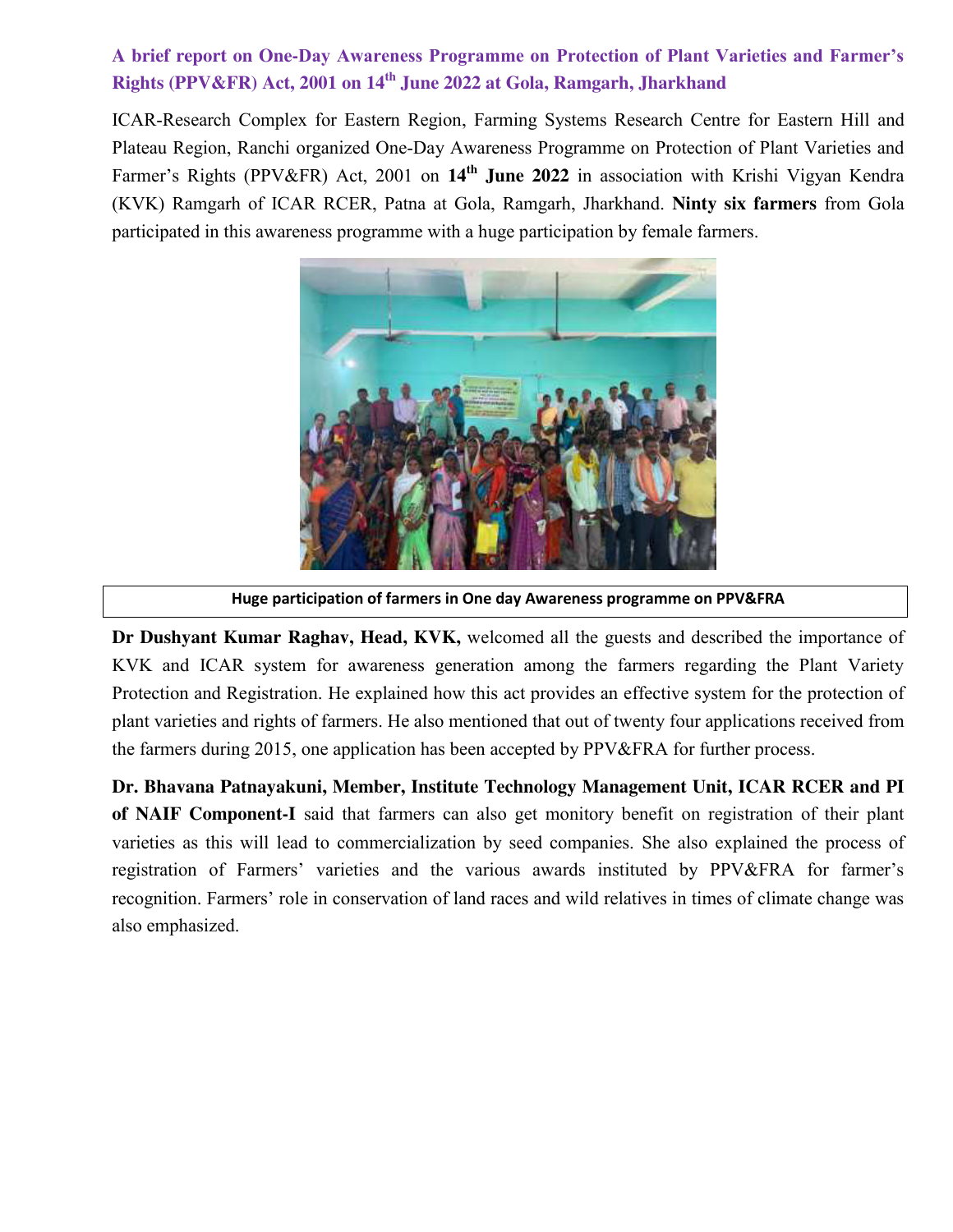

**Keen attention of the participants during Awareness programme on PPV&FRA**

**Shri. Dhananjay Kumar**, Technical Officer, ICAR RCER FSRCHPR, Ranchi gave some aspects of vegetable cultivation especially pointed gourd cultivation in Gola region. **Shri Dharmjeet Kumar**, BTM, ATMA, Gola provided information on various government sponsored schemes. He also explained about the various rice varieties/hybrids suitable for different land classes for the current kharif season in Jharkhand. Progressive farmer **Shri Vijay Ojha** shared his experiences in farming.



**Shri Dhananjay Kumar, Technical Officer delivering the speech**